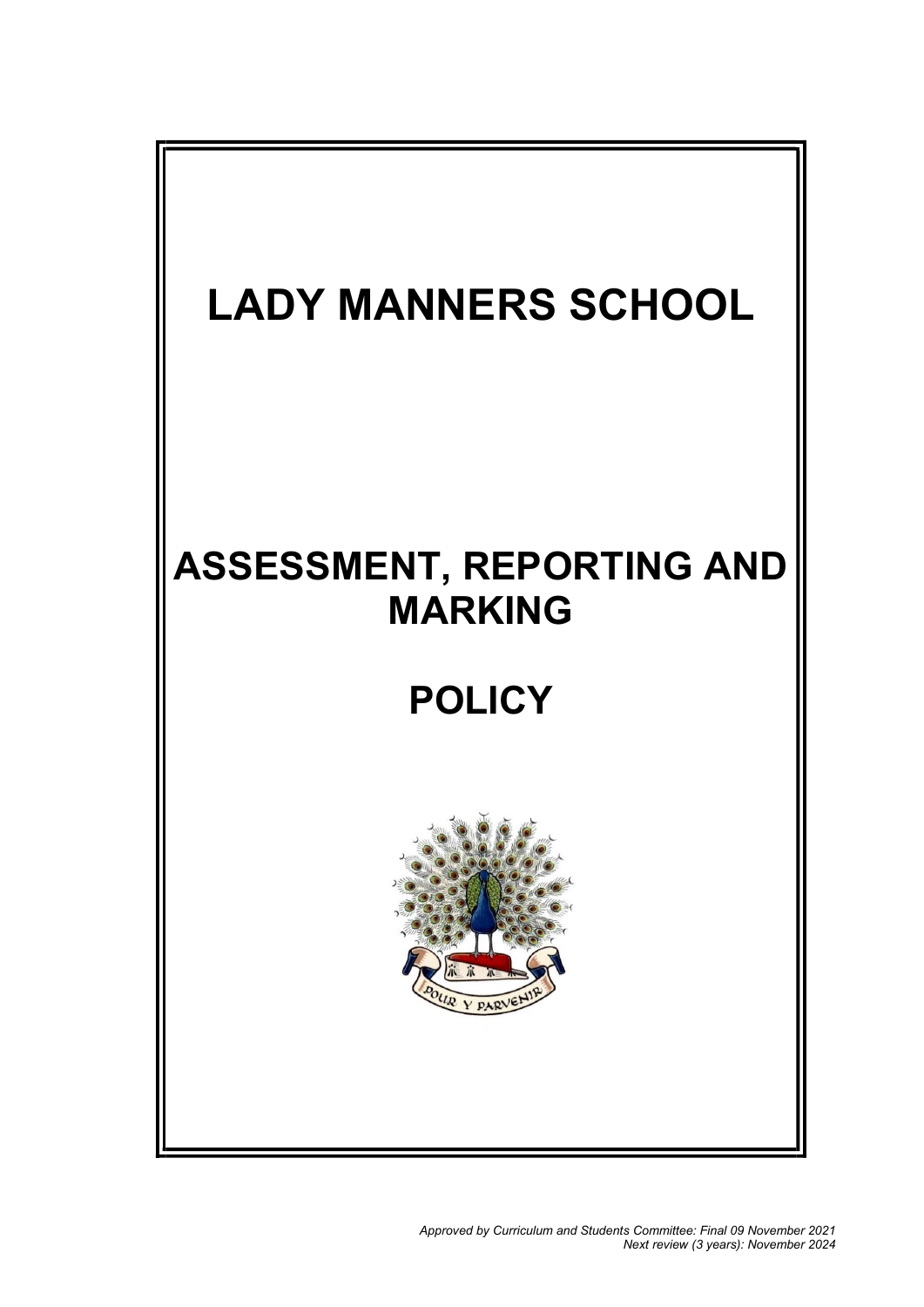## ASSESSMENT, REPORTING AND MARKING

## 1. RATIONALE

- 1.1 Assessment, Recording and Reporting plays a crucial role in promoting progress with learning. This policy aims to secure high quality, structured and manageable assessment, recording and reporting systems in order that:
	- Every student knows how they are progressing in their learning and understands what they need to do to improve and achieve their personal targets.
	- Every teacher is equipped to make well-founded judgements about students' attainment and is able to make use of these judgements to plan lessons that will support and challenge all students to make further progress.
	- Every parent knows how their child is progressing, what they need to do to improve and how they can help.
- 1.2 This policy outlines whole school procedures. It is recognised that practice between departments will include some variation, but stresses that these variations must be anchored to the same overall objectives to ensure coherence and consistency. It is the responsibility of Curriculum Leaders to ensure that this policy and the policies for Homework and Out of School Learning and Marking and Feedback are adhered to when developing specific approaches in their own subject areas.

# 2. ASSESSMENT AT LADY MANNERS SCHOOL

- 2.1 Assessment falls into two broad categories:
	- a. Summative: this form of assessment involves the use of evidence to show what learners can do, what they know and understand at key points and should refer to national standards such as examination grades. It is likely to take the form of formal tests or exams, including externally marked tests/exams and externally moderated Controlled Assessments.
	- b. Formative. the vast majority of assessment in school is formative. Such assessment is often referred to as 'Assessment for Learning' and makes use of evidence in order to support students in making further progress in their learning. This may take a wide variety of forms - marked written work with comments identifying strengths and also specifying how the work can be improved, self and peer assessed work and regular verbal feedback about learning. In most cases we expect that internal tests/exams (as mentioned in the section above on Summative Assessment) should also have a formative dimension. In other words we expect that most assessment will be used to promote progress towards learning targets and to identify improvement points.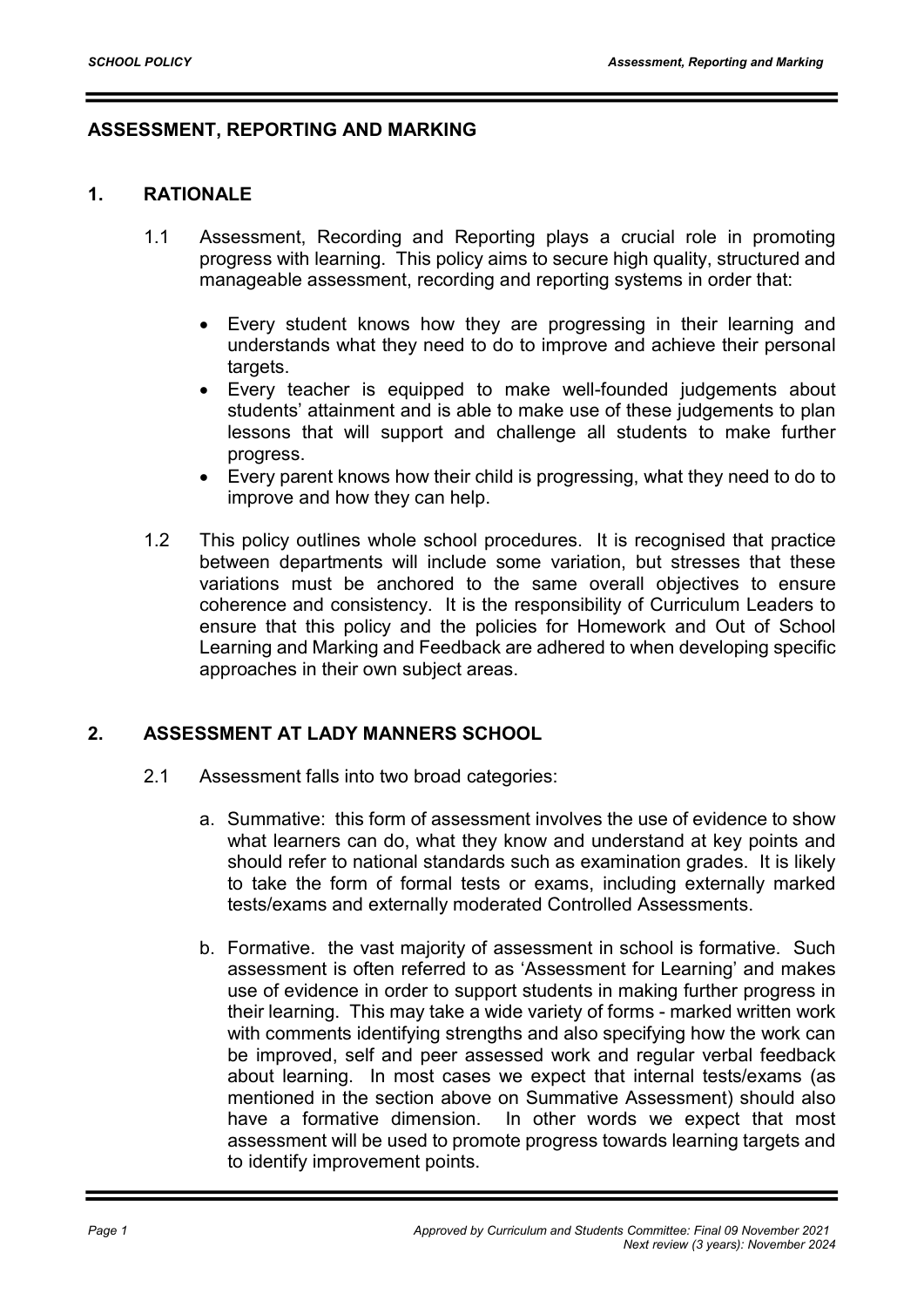### 3. KEY CHARACTERISTICS OF LEARNING AT LADY MANNERS SCHOOL

- 3.1 Assessment for Learning is central to good classroom practice as it is an essential part of effective improvement. As such we expect that:
	- a. Clear learning objectives for each lesson are shared explicitly with students. These should be expressed progressively so as to build in a differentiated approach.
	- b. The use of plenaries when appropriate to demonstrate, review, assess and celebrate progress towards objectives.
	- c. The regular use of constructive spoken and written comments to focus on strategies for further improvement.
	- d. The involvement of students in their own assessment, via self assessment and peer assessment opportunities.

## 4. THE MARKING AND ASSESSMENT OF STUDENT WORK

- 4.1 Marking should be regular. The actual frequency will be determined by factors such as the nature of the task set, the learning process and class contact time.
- 4.2 Some marking can be regarded as routine, e.g. the checking of notes, checking students' own marking or marking where there is unlikely to be any significant differentiation by outcome. In these cases there should be some brief indication that the work has been seen and checked usually by awarding an effort grade.
- 4.3 Marking that contributes to assessment for learning will be conducted in more detail. It is likely that such marking will apply to specified, more significant pieces of work. It should provide a clear comment which:
	- Provides constructive guidance on how to make improvements which will help students to understand how to make more progress
	- An HTI code will be used to easily identify the specific improvement point

It may also, for examination groups, be useful to compare current work with their target so that they know how close they are to attaining their aspirational standards.

- 4.4 For all subjects at all levels, the assessment criteria for formal assessment must be consistently applied within the department. This involves standardisation procedures being established, e.g. common marking schemes and internal moderation.
- 4.5 It is recognised that marking by national grades may not always be appropriate for every task and that other systems including use of percentages, marks out of 10 or 20 may be used. Effort grades should be given on every marked piece of work. This can be motivating for students and is a way of rewarding endeavour.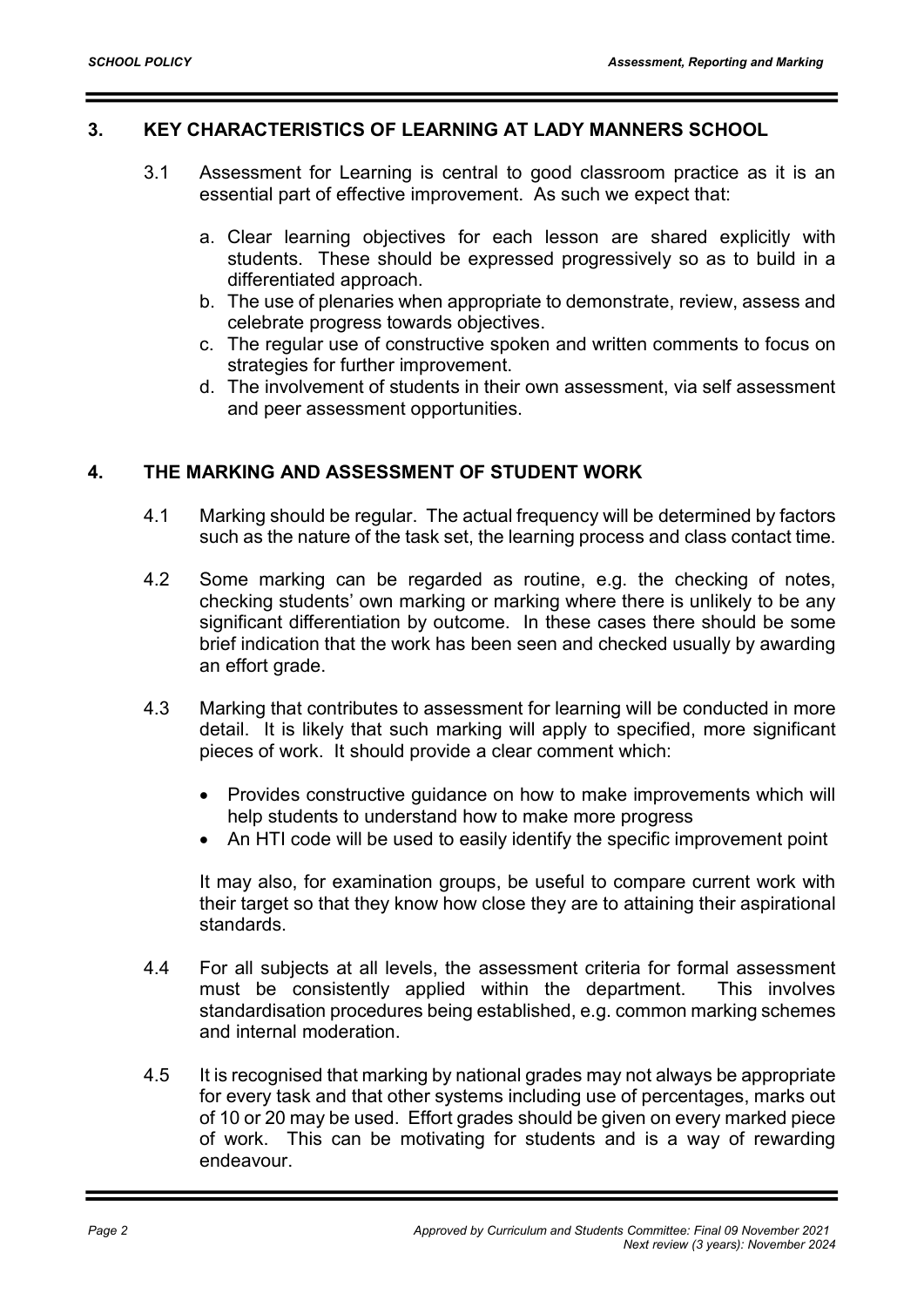- 4.6 It is important that students understand how their work is marked and the main criteria that they are assessed against. Departments should provide this information, either in generic form that can be stuck inside student exercise books/folders or in specific guidance to accompany particular pieces of work.
- 4.7 Teachers in all subjects must pay attention to matters such as good presentation, literacy and mathematics in their marking and assessment.

## 5. RECORDING

- 5.1 All staff must keep a record of the attainment of each student that they teach. Data should be recorded in such a way that a student's level of attainment can be readily determined and that in the event of parental contact or transfer to another school information can be provided within the 10 working days required. In practice recording should enable such information to be provided immediately on request. These records are also an important basis upon which to complete tracking information during the school year.
- 5.2 Staff know and record target grades for each student they teach, and, where applicable Special Educational Needs, Most Able and Disadvantaged (Pupil Premium) information. Our information systems also provide additional useful baseline data, particularly prior attainment information.
- 5.3 The school's tracking system centrally records student progress. Staff enter an Engagement in Learning grade for classwork, an Independent Learning grade for homework and a progress towards a target at least three times each year (including the Annual Report) for each student. The tracking system provides a whole school record of attainment, attitude and progress of each student in each subject area. This forms a central part of the school's systems for managing student progress.
- 5.4 Departmental recording systems complement central school tracking. They provide more detailed data, but will enable easy transfer into the tracking system if required.
- 5.5 Our Retention Policy, in accordance with legal requirements, specifies that mark books and other records of student progress should be kept for 1 year once they are no longer current and will then be destroyed.

### 6. REPORTING

- 6.1 Detailed guidelines for the completion of reports are issued to staff whenever reports are due to be written and issued.
- 6.2 A common reporting format exists for students in each year group. Each student receives at least two short 'Tracking Summaries', which are sent home to parents and carers. These are generated from the tracking information recorded by staff. They provide concise information about the target that a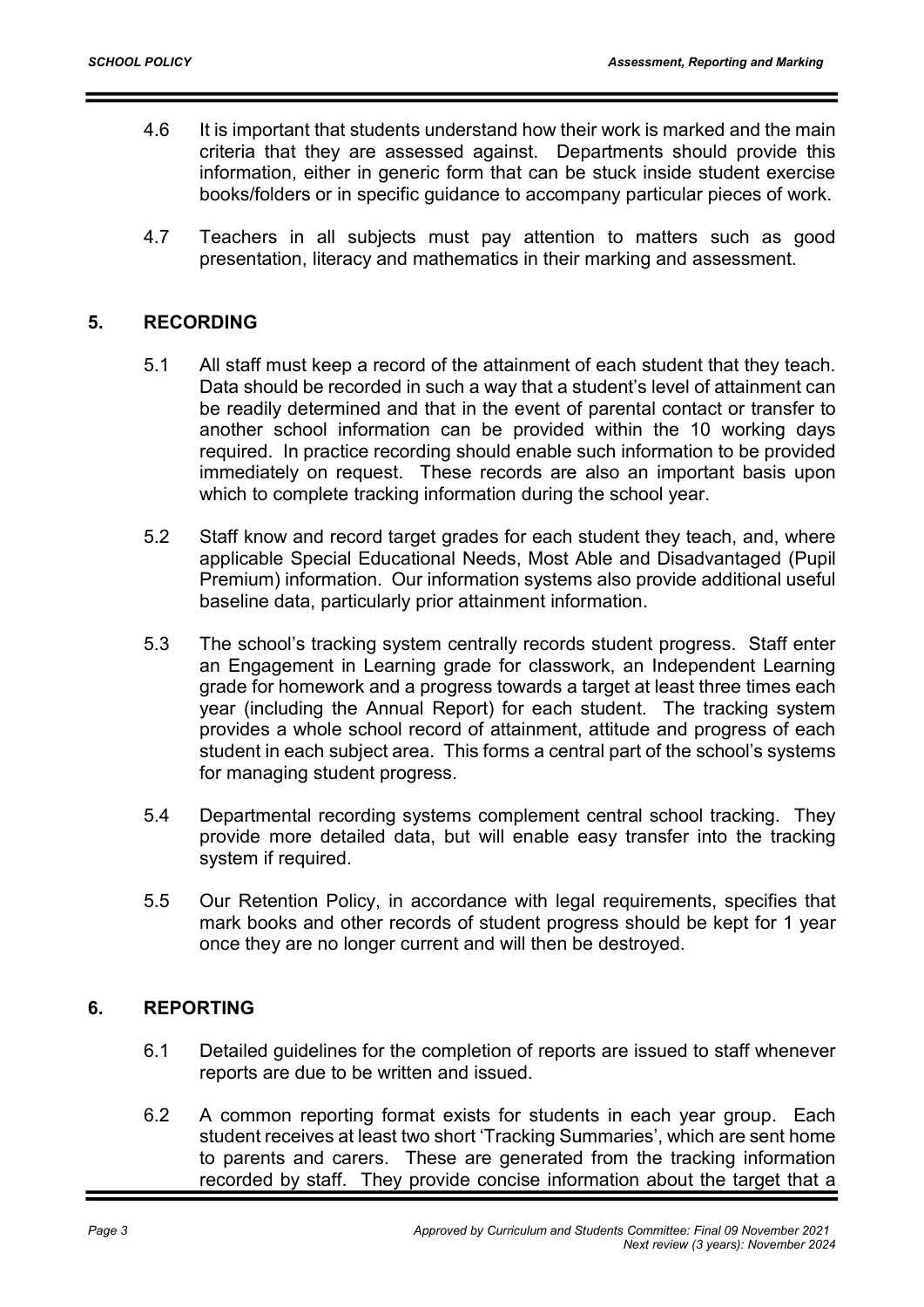student should be aiming to reach in each subject, progress towards that target and an indication of any concerns about aspects of learning including homework and behaviour. One of these Tracking Summaries is timed to coincide with the annual Parents' Evening for each year group.

- 6.3 Each student also receives an Annual Report. This includes a concise statement about areas for improvement. Reports should always be constructive and positive, aiding the learning process. They should be written in clear, accurate English, and in a manner appropriate for communication with parents.
- 6.4 Students keep a progress booklet in school which tracks their progress at each cycle and enables them to set individual targets with their form tutors.

### 7. MARKING

- 7.1 Marking and assessment of students' work plays a crucial role in promoting learning and raising standards. These guidelines are designed to secure high quality, structured, consistent and manageable marking of students' work in order that:
	- students know how well they have done and how they are progressing in their learning
	- students' effort is acknowledged and recognised
	- students understand what they need to do to improve, to achieve their personal targets and fulfil their learning potential
	- students' work is manageable
	- teachers' work is manageable
	- teachers are equipped to mark effectively and make well-founded judgements about students' attainment and are able to use these judgements to monitor the students' learning and plan future support and challenge for all
	- students can respond effectively to their feedback and improve their work
	- parents have a good understanding of the expectations and regularity of assessed work and know how their child is progressing, what he/she needs to do to improve and how they can support their child and his/her teachers
- 7.2 This policy outlines the consistent approach across all curriculum areas. However, beyond this document all departments will have their own marking guidelines outlining the specific strategies and expectations in their area based on the whole school approach to ensure coherence and consistency.

It is the responsibility of Curriculum Leaders to ensure that the whole school marking policy is adhered to when developing/updating marking policies in their own subject areas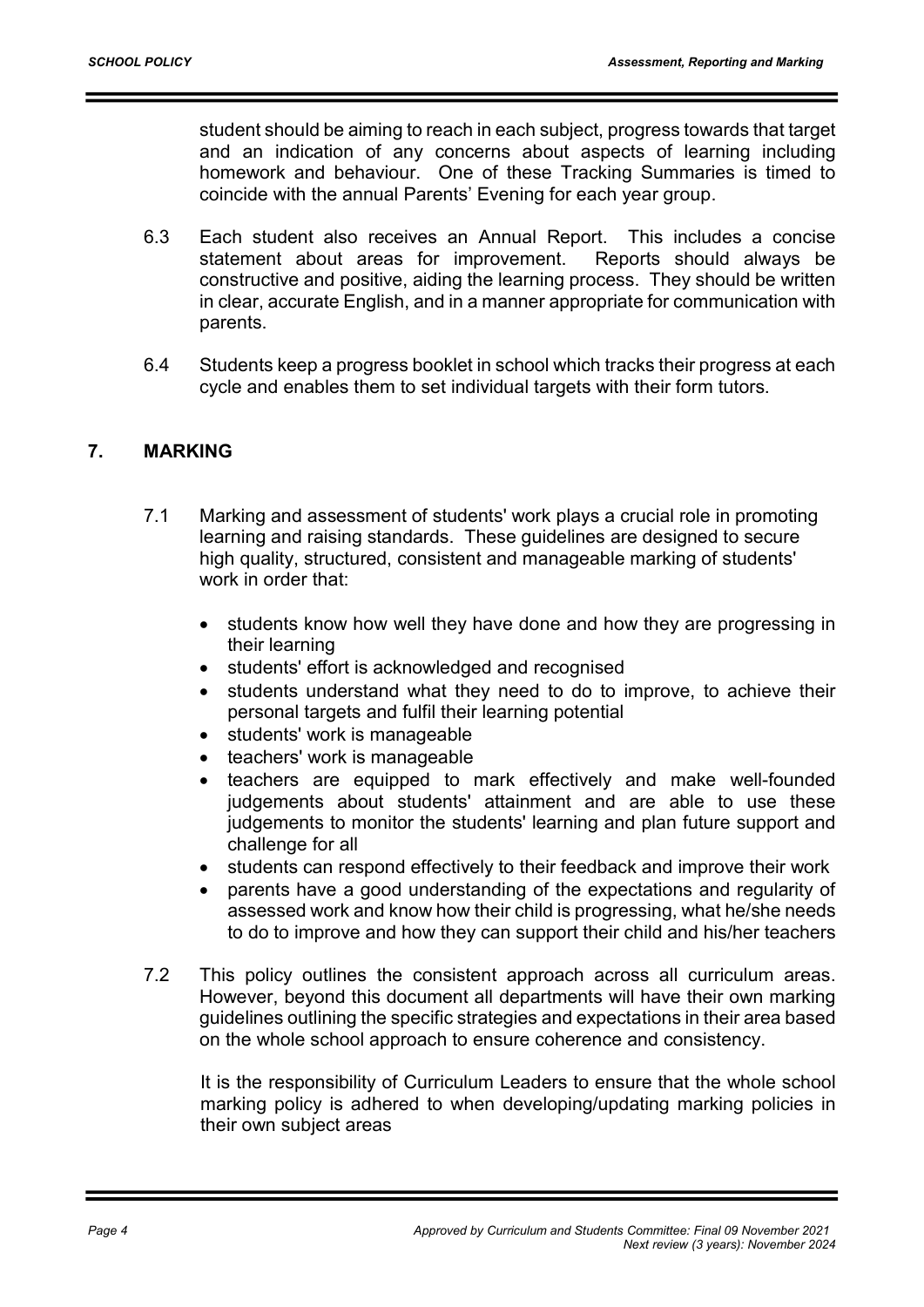7.3 In each subject area, it is expected that students will receive written feedback at least twice per half term. However, in KS3 the subjects that have less curriculum time may be once per half term. Retrieval (revision) homework tasks will be set each half term and marked by the teacher in all subject areas.

Written feedback on homework will consist of the following:

- A positive comment
- Spelling, punctuation and grammatical errors acknowledged through a consistent use of codes. (see below)
- Effort recognised and given a number in a circle (see below)
- The level of the work will be assessed and the level of attainment shown. In some cases marking by levels/grades may not always be appropriate and other systems including use of percentages, raw marks or a comment may be used
- Advice on how to improve will always be given (noted by HTI)

## Spelling, punctuation and grammar codes

 The codes will generally be noted in the margin and the mistake either underlined or circled as follows:

| Students' guide to marking codes |                                                                                                                                                                                                                                                                                                                                                                                                        |
|----------------------------------|--------------------------------------------------------------------------------------------------------------------------------------------------------------------------------------------------------------------------------------------------------------------------------------------------------------------------------------------------------------------------------------------------------|
| Underlining                      | An underlining indicates you have made a spelling, punctuation or grammatical mistake.<br>The margin will tell you which it is                                                                                                                                                                                                                                                                         |
| Sp                               | Spelling error: You have spelt a word incorrectly, it will be underlined. You now need to<br>find out how to spell the word (use the 5Bs) and write it out 3 times. Your teacher will<br>do this for a maximum of 5 spellings in each piece of work. For dyslexic students staff<br>will provide the correct spelling but restrict the number to correct to a sensible<br>expectation on each occasion |
| P                                | Punctuation error: Punctuation is wrong or missing where it is underlined                                                                                                                                                                                                                                                                                                                              |
| Gr                               | Grammatical error: The grammar needs changing where it is underlined                                                                                                                                                                                                                                                                                                                                   |
| $\mathsf{C}$                     | Capital letter error. The letter will be circled                                                                                                                                                                                                                                                                                                                                                       |
| $\frac{1}{2}$                    | A new paragraph is needed                                                                                                                                                                                                                                                                                                                                                                              |
| $\lambda$                        | You have left something out                                                                                                                                                                                                                                                                                                                                                                            |
| $\gamma$                         | Unclear meaning, confused or untidy shown by                                                                                                                                                                                                                                                                                                                                                           |
|                                  | A good part of your work for example a correct answer, a good idea or a good use of<br>language                                                                                                                                                                                                                                                                                                        |
| X                                | A wrong answer                                                                                                                                                                                                                                                                                                                                                                                         |

### Effort codes

 The student's effort with the work is recognised by an E and a number as follows: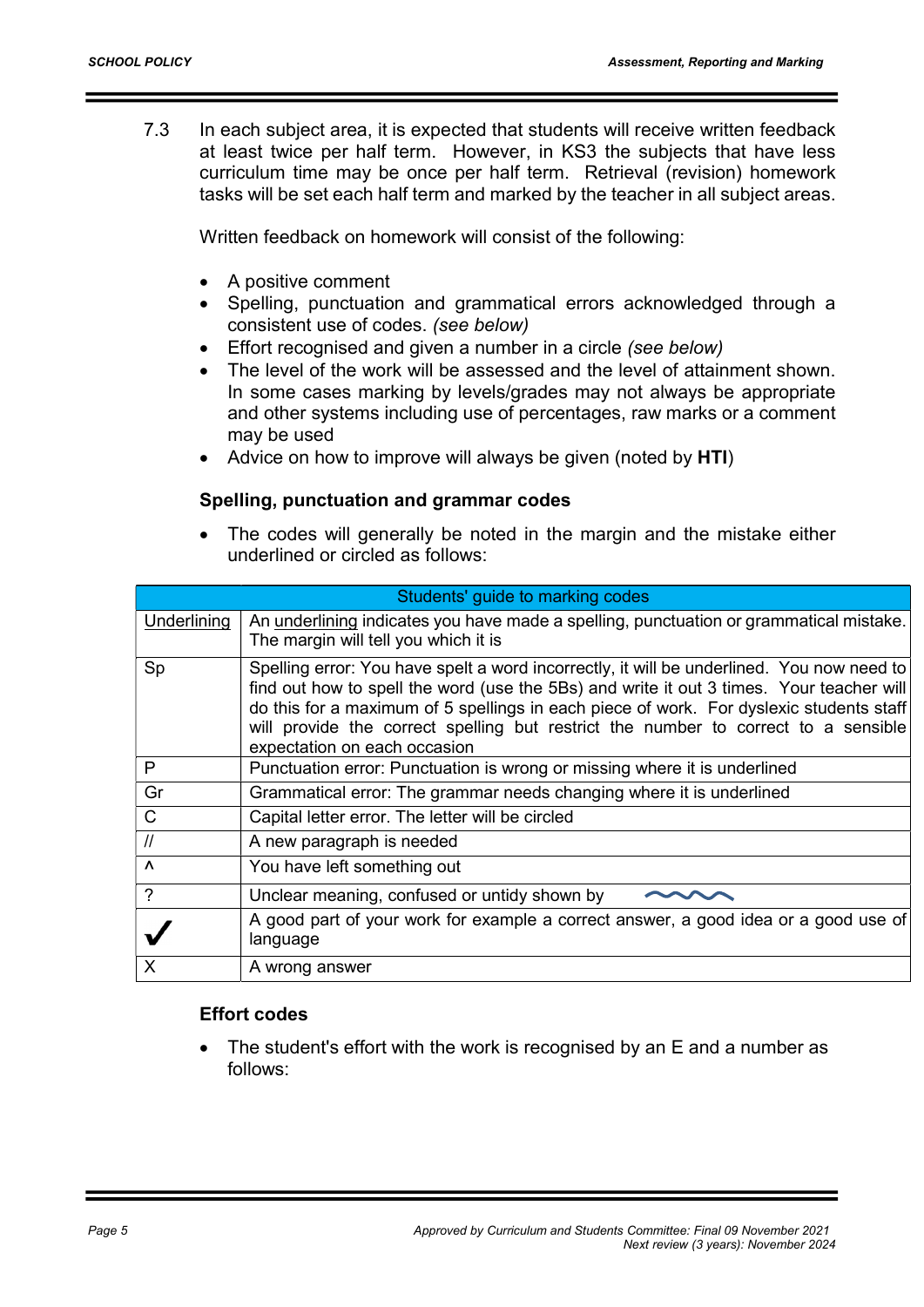| <b>Students' guide to effort codes</b><br>Your number will reflect most of the description |                                                                                                                                                                                                                                                                                                                                                                                         |
|--------------------------------------------------------------------------------------------|-----------------------------------------------------------------------------------------------------------------------------------------------------------------------------------------------------------------------------------------------------------------------------------------------------------------------------------------------------------------------------------------|
| Ε1                                                                                         | <b>Excellent</b><br>You have produced work which shows that you are working exceptionally hard and that you<br>want to reach your true potential. You have put in an outstanding effort. You understand the<br>work and can apply your knowledge very well.<br>You have shown you are an excellent independent learner.<br>Your presentation is exemplary and it was handed in on time. |
| E2                                                                                         | Good<br>You have produced work which shows you are working hard and that you want to make<br>progress. You have put in a good effort. You understood the work and can apply your knowledge<br>quite well.<br>You have shown you can display independent learning skills.<br>Your presentation is good and it was handed in on time.                                                     |
| E3                                                                                         | <b>Inconsistent</b><br>You have produced work which shows you have attempted some work. You have made some<br>effort. You understood some of the work.<br>You need to work on your presentation and effort. Hand your work in on time, unless there is a<br>valid reason why this can't happen. Make sure all your work reflects your true ability.                                     |
| Ε4                                                                                         | Poor<br>Your work shows a lack of effort and does not reflect your potential.<br>You need to work on your presentation and effort. Hand your work in on time, unless there is a<br>valid reason why this can't happen. Make sure all your work reflects your true ability.                                                                                                              |

Note for dyslexic students - please do not regard spelling errors or weaker handwriting as a lack of effort. Student Response

- Following written feedback on homework, make a difference (MAD) time will usually be allocated in lessons for the student to respond to the feedback and make improvements to the work. This will be in various forms such as correcting spelling, punctuation and grammar errors, correcting work or adding extra detail and improvements to the work. It is important that dyslexic students are only expected to correct a small number of the most crucial spelling errors.
- Student response will be in green pen so that it stands out to students and helps them to revise for assessments and examinations more effectively.
- 7.4 Test/Assessment Marking and Feedback

Assessments and tests will be marked according to an agreed mark scheme which will sometimes be an examination board written mark scheme and sometimes one designed by teachers.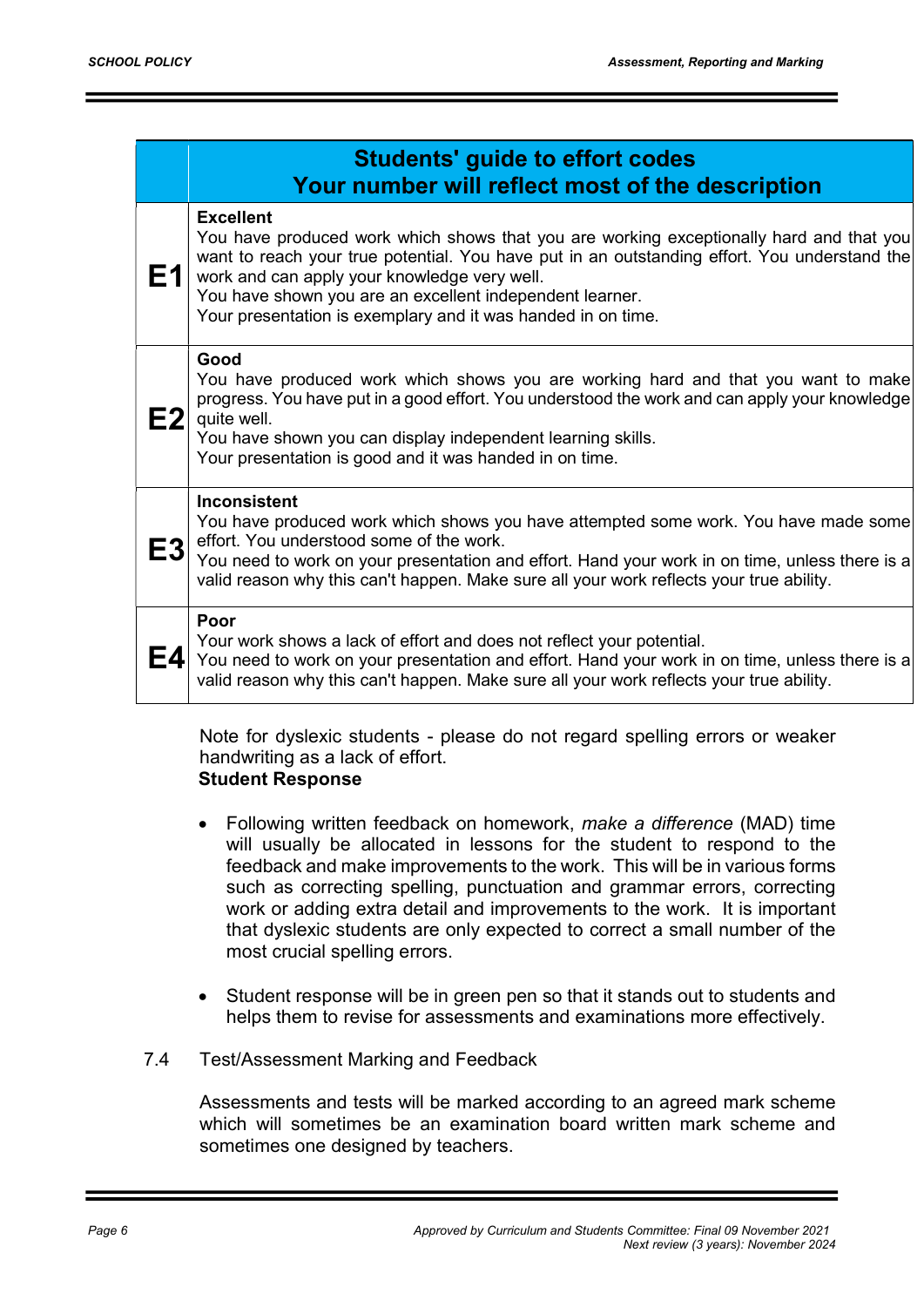An HTI will be given that is specific to the student and an indication of the marks achieved throughout and in total. If appropriate a grade will be awarded in line with Vocational, GCSE or A level grade criteria. The frequency of assessments will vary depending on the subject area, although there will be three Formal Assessment points throughout the year for all year groups.

Student Response

Following an assessment MAD time will be given in lessons for students to correct their errors and improve their work as this will help with further revision later.

7.5 Classwork Marking and Feedback

Feedback on classwork will be mostly verbal. Teachers give regular verbal feedback on all aspects of day to day learning in lessons. Effort grades will sometimes be given for classwork as the teacher circulates in the lesson. Peer-marking and self-marking will also be common for classwork with teachers giving clear guidance on how to carry this out effectively.

Teachers will encourage the use of green pen MAD time additions to work in class when appropriate in order for students to regularly have improvement opportunities and to help identify key points that students need to commit to long-term memory.

## 8. MARKING AND ASSESSMENT OF LITERACY AND MATHEMATICS ACROSS THE CURRICULUM

Teachers in all subjects will pay attention to marking and assessing literacy and mathematics.

When marking literacy teachers will check that:

- all sentences start with a capital letter
- correct punctuation is used
- key subject specific words are spelt correctly, and other spelling is reinforced, without allowing marking to become too demotivational
- paragraphs are used appropriately
- opportunities are taken to explain or reinforce the meanings of particular words or expressions
- when explaining answers, students express themselves clearly and carefully, whether in spoken or written responses

When marking mathematics teachers will check that:

- graphs have been labelled and drawn accurately
- numbers have been rounded to an appropriate degree of accuracy
- calculations that need to be made are set out logically and clearly